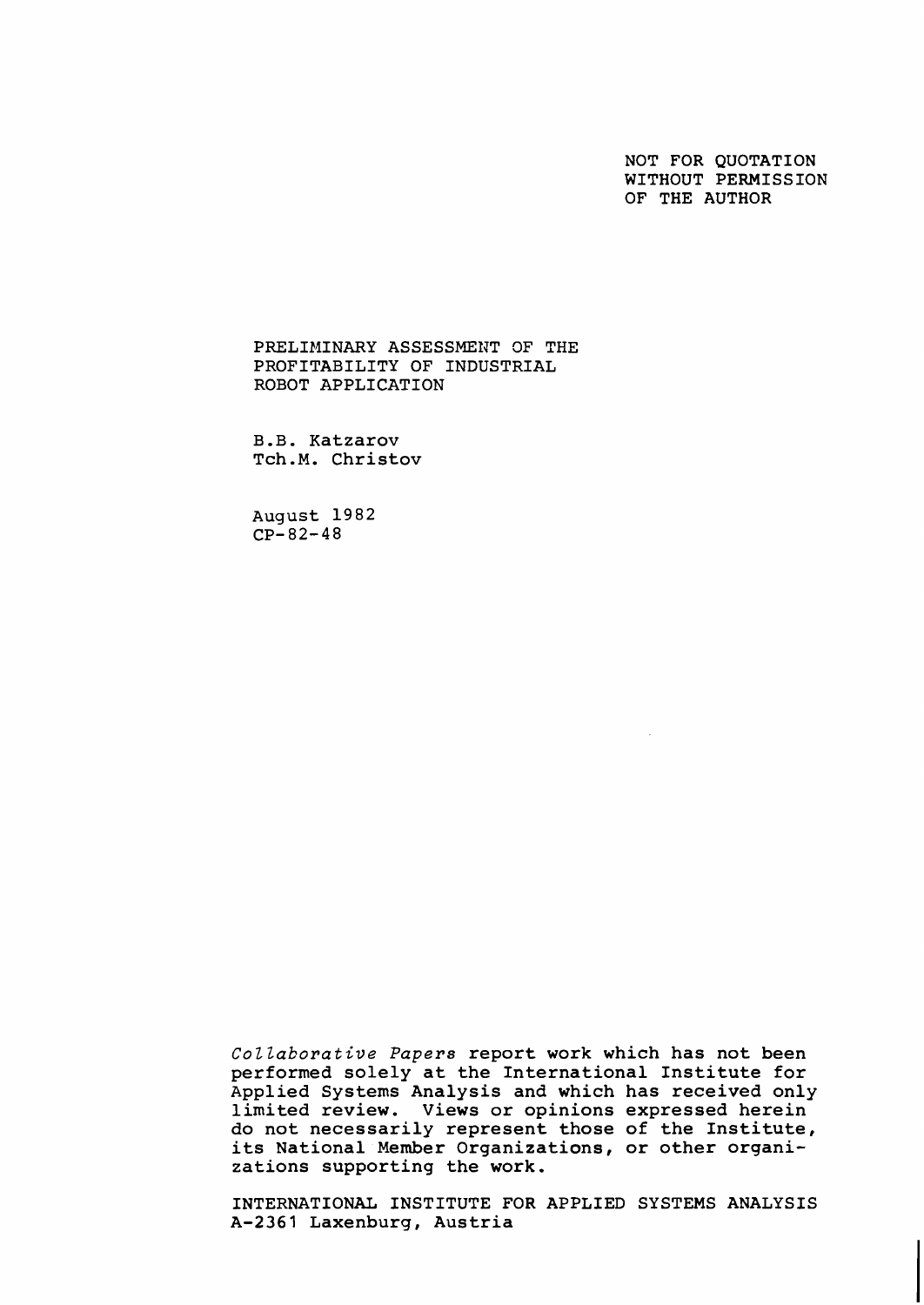PREFACE

A joint seminar on flexible automation organized by IIASA and the Academy of Sciences of the German Democratic Republic took place in Berlin (East) in June 1982. B.B. Katzarov and Tch.M. Christov from the Bulgarian Academy of Sciences presented a<br>paper dealing with an economic assessment of robotization. Their paper dealing with an economic assessment of robotization. approach can be compared with the procedures recommended in other countries.

Heinz-Dieter Haustein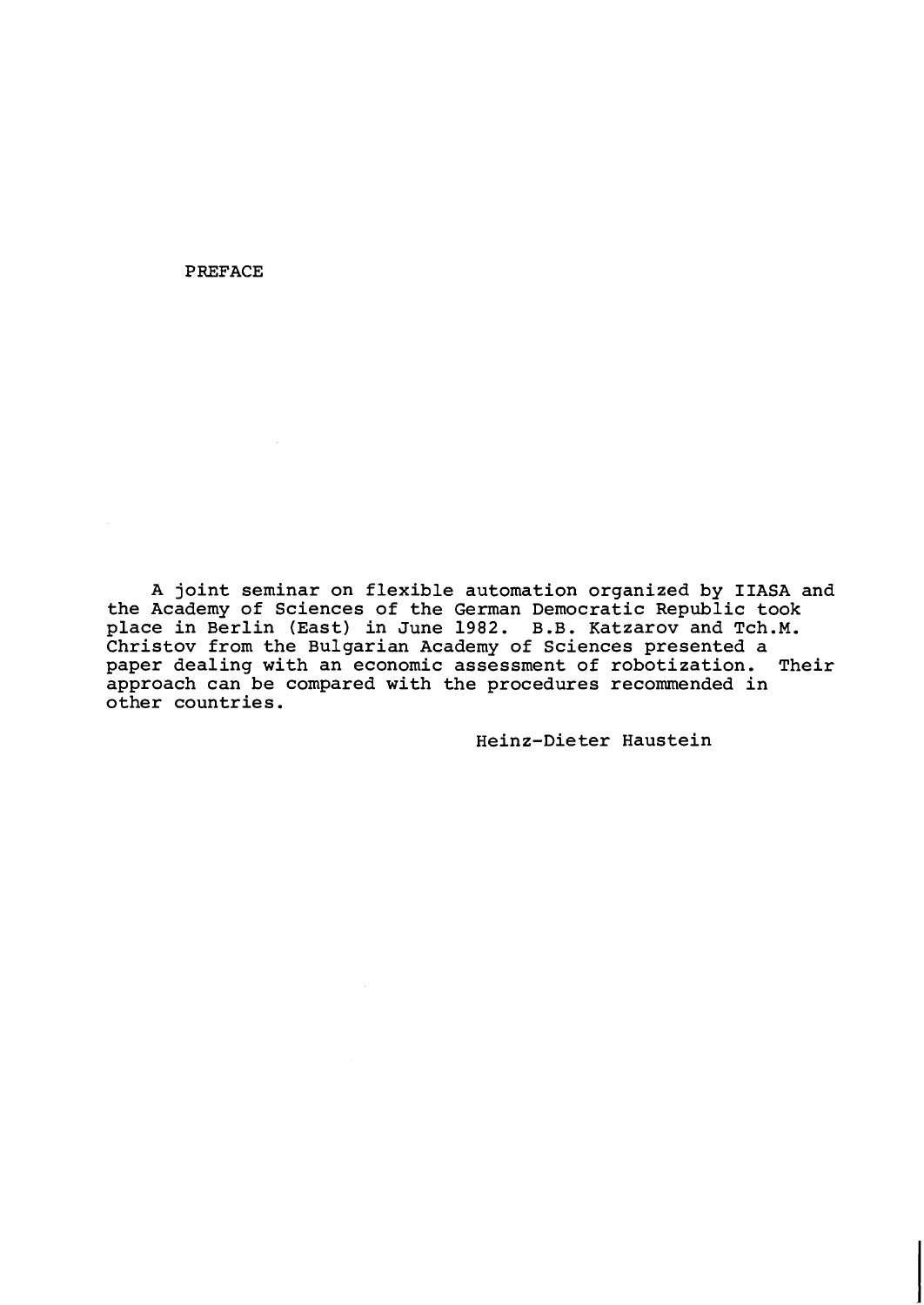# PRELIMINARY ASSESSMENT OF THE PROFITABILITY OF INDUSTRIAL ROBOT APPLICATION

B .B. Katzarov Tch.M. Christov

#### Summary

Innovation is assumed to be a process of linking the capabilities of scientific and technical achievements to satisfy some social needs with the particular contemporary necessities of goods and processes for a certain industry or country. It is reasonable to treat industrial robots as an example of such achievement, and one of the first steps to the mentioned above linking process may be a preliminary technical and economic assessment of the industrial robot application. A way of performing such an assessment is proposed in the paper.

A microcomputer based interactive information management system with a proper data structure suggests some (or no) robots which are appropriate for robotizing a certain workplace.

The appreciation of the robot suitability is made by a technologist and the approved robots are evaluated in a dialogue with the program which shows whether and how far a particular robot would be effective.

The information management system and the program for efficiency evaluation are parts of the consultative system based on PET COMMODORE 3001, experimentally used in IICR - BAS.

## Robotization as an Example of Technical Innovation

Various definitions of innovation include two obligatory components: a change of social practice, and the effect of that change. Technical innovation differs from others types of innovations (organizational, administrative, commercial etc.) in the specific way of the caused change in social practice. That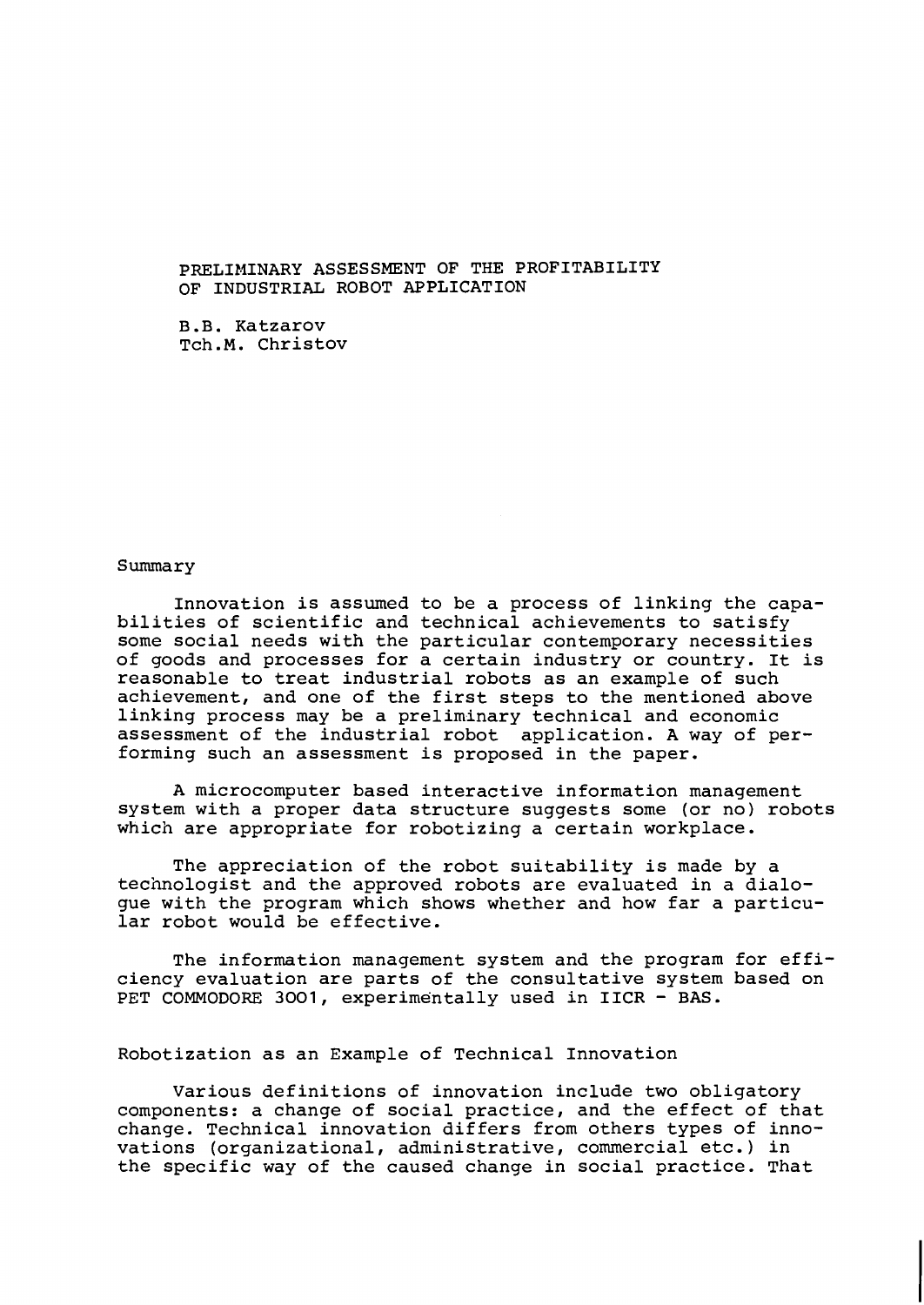is why technical innovation may be treated as a conversion of some new technical capabilities into the means of production, as well as into the consumer goods, which satisfy some existing or caused by these capabilities new advanced social needs. New technical capabilities are thought to be discoveries, inventions and new technical or technological solutions which have never been used in production and consumption, as well as utilizing some already used capabilities in new application areas.

Therefore, technical innovation may be considered as a process of performing some changes which include the satisfaction of proper social needs. For that reason, the interpretation of a technical innovation as only a new product (or a new process) is not complete. The creation of a new product runs in the frame of a particular process, which alters being influenced by the new product, and-the realization of a new process requires a proper new technology or new devices. The exploration of technical innovations must embrace all technical and economic alterations in the chain: "science - technology - production - consumption".

The robotization is a bright example of a technical innovation. It is not reduced to a new product only - a robot, neither tion. It is not reduced to a new product only - a robot, neither to a new process only - a robotized way of production, but covers a set of changes in a technological way of production. The technological way of production expresses, first of all, a technological form of people association into a working process, and their interaction with the means of labour. Robotization, in its turn, is one of the major factors of passing into a new technological way of production - automatic production (unmanned technology and production). In this regard, it would be useful to distinguish technical innovations which make a turn in productive forces (such as robotization, microelectronics, biotechnology, optoelectronics) from those innovations which are performed in the frame of the same technological way of production. Further exploration of this issue is out of limits of this paper.

The information management system described in the paper is a comprehensive and properly structured description of a scientific-technical achievement - some models of robots. Certain social needs exist to robotize work places in some technological sectors of the production. These needs might be best defined by a technologist, who knows the particular production. One of the first steps to satisfying the existing necessities is a preliminary technical and economic assessment of an efficiency, or unefficiency,'of a robot introduction at a given work place.

#### Information Management System Structure

There are five kinds of data files, shown on Fig. 1. Two of them named "Additional data" and "More additional data" are physically separated for convinience, but they are of the same logical kind. The "Additional data" is used rarely and the "More additional data" even more rarely. The most used route of data retrieving is:  $(2) \rightarrow (1) \rightarrow (3)$ . It is also often used the follow-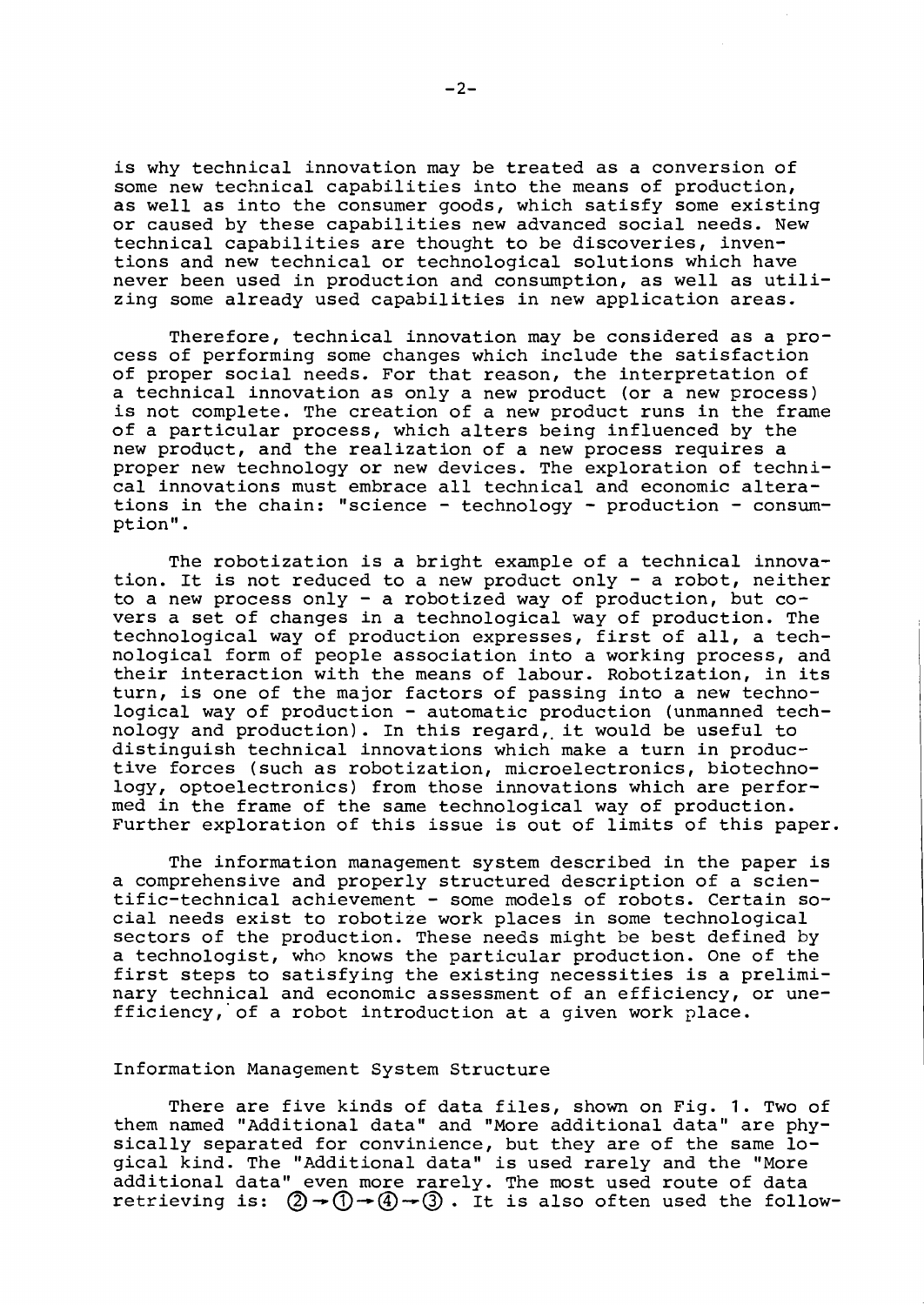### DATA FILES STRUCTURES



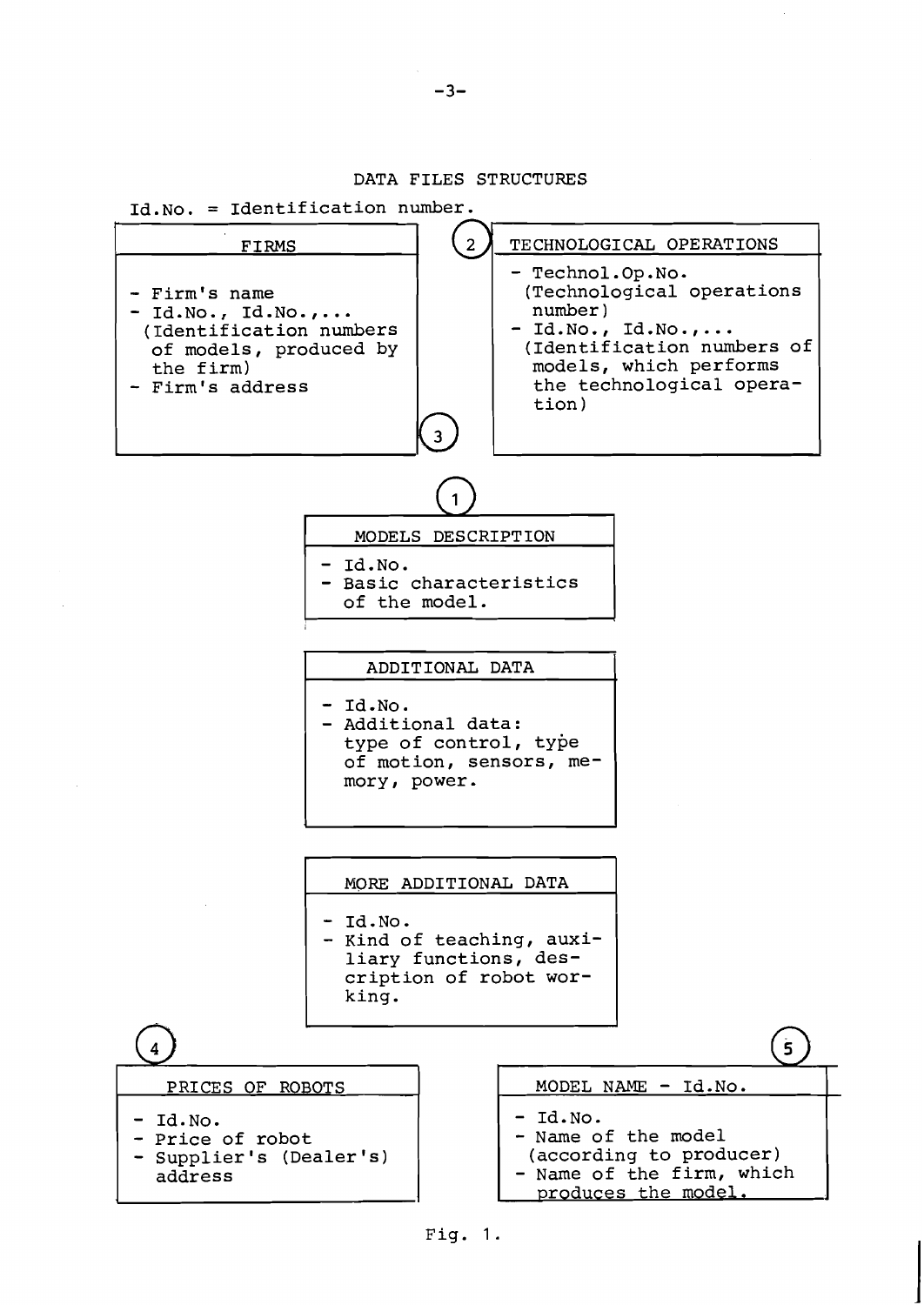ing order:  $\mathbb{S} \rightarrow \mathbb{O} \rightarrow \mathbb{Q} \rightarrow \mathbb{Q}$  ; or  $\mathbb{O} \rightarrow \mathbb{O} \rightarrow \mathbb{Q}$ . When the technologist has some preliminary data about some models, or if he prefers some producers, he could begin with file  $\odot$ , through  $\overline{10}$  and then  $\overline{4}$ , or he can start at  $\overline{5}$ , retrieving the name of a model and using the name he can seek in (1) (and eventually in  $(2)$ ), then  $(4)$  and  $(3)$ .

The process of a proper robot searching may not finish with a choice of any robot because of unsuitable prices or producers, or if certain technological operation couldn't be done, or because of lack of adequate place in the floor, insufficient positioning precision etc.

The information management system and the program for assessment are relatively independent of the particular technological process in which robots have to be used. That is why they were created first. The expert in a certain technology can precisely define a proper model of a robot, but he can not be substituted by any program at this stage. Various interactive programs for choosing of proper robots may be written for various kinds of production and plants. It will allow to computerize the middle link of the chain: robot characteristics - description of the given work place and technological operations performed on it - robots applications efficiency. This process of automation is an iterative one and implies changes in the structures and the range of already written programs, as well as linking them with the new programs into a complete program package.

Two books were used basically to specify sixteen basic, in our opinion, characteristics of known robots: JIRA (1982) and Spur et al. (1979). These characteristics are:

- type (intelligent, NC-robot, playback, variable sequence, fixed sequence, manipulator);

- load capacity;
- number of degrees of freedom;
- repeatability (positioning precision);
- weight of robot itself;
- coordinate system (cartesian, cylindrical, spherical, joint);
- six parameters of arm motion (traverses, rotations);
- three parameters of wrist motion (yaw, pitch, roll);
- gripper type.

Technological operations performed until1 now by known robots are divided into several groups, but this separation is not, of course, final and full enough. The technological operations used in the data management system are: handling, loading, grinding, polishing, transferring, palletizing, forging, moulding, die-casting, pressing, assembling, arc welding, spot welding, painting, coating, inspection and measurement, heat treatment. There are also multi-purpose robots.

All Identifying Numbers of robots, which perform certain operation are put into a separate record, or into several adjacent file records.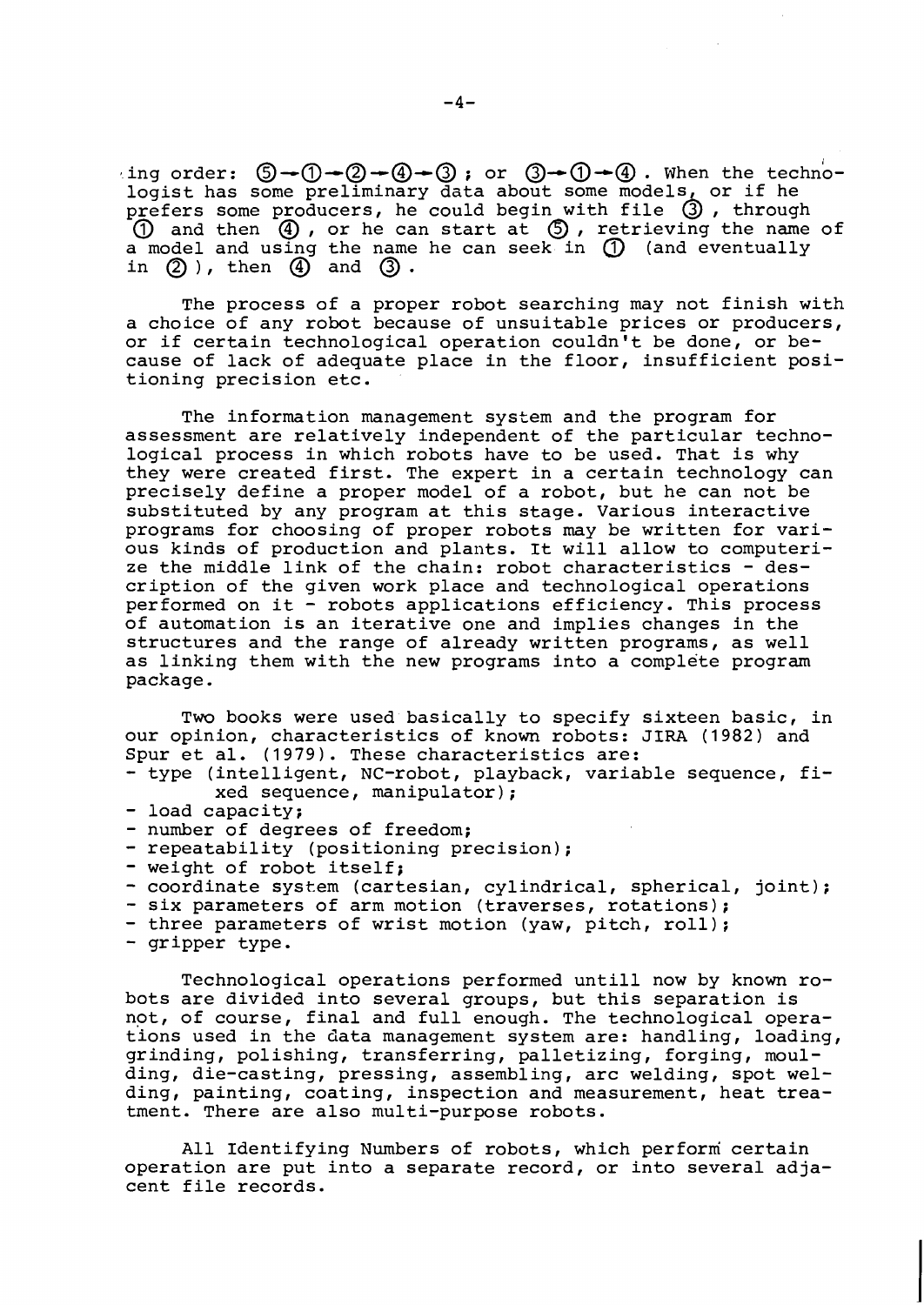The personal computer configuration, which is used, includes a microcomputer Commodore 3016, a cassette tape recorder and a printer. As most of data management systems our system (named ROBO-DISCO) has a set of commands, which allow: to create and to add new files and new records (ATTACH-command); to change the contents and erase records (ALTER, ERASE); to display records, or part of records, or whole files (SHOW, WRITE, FPRINT, TOPS); to sort records, to sum any numeric data in fields (parts of records) - commands ARRANGE, SUM; to write files on tape (RECORD), and to load files into memory (LOAD); to find records in files (SEEK); and some others (FIN, SERVE, RUN). Three other commands permit to display, or print any part of records, or to mark records according to a certain content of a particular record fields (EXTRACT, SUBSTRING, DISPERSE) .

#### Efficiency assessment

The interactive program for preliminary assessment of a profitability of the industrial robots using follows a method, which is described by Anguelov et al. (1981). The fundamental profitability condition given by Benedetti (1977) is altered to accord to the purposes of our elaboration, and it is expressed by :

$$
\mathbf{T}_{\mathbf{M}} \cdot \mathbf{C}_{\mathbf{L}\mathbf{S}} > \mathbf{T}_{\mathbf{R}} \cdot \mathbf{C}_{\mathbf{R}\mathbf{S}} + \mathbf{T}_{\mathbf{O}} \cdot \mathbf{C}_{\mathbf{L}\mathbf{S}} + \mathbf{C}_{\mathbf{R}\mathbf{F}\mathbf{P}} + \mathbf{C}_{\mathbf{PLAN}}
$$

where

 $T_{M}$  = human production time per workpiece  $C_{L,S}$  = cost of worker's time per second  $T_{R}$  = work-cycle time for robot per workpiece<br>C<sub>RS</sub> = fraction of the robot's cost transferred  $=$  fraction of the robot's cost transferred to each workpiece per second  $T_{\Omega}$  = operator intervention time (seconds) for each workpiece produced by robot  $C_{L,S}^{\dagger}$ = cost of one second of operator time = cost of reprogramming the robot for a new series per  $\mathrm{C}_{\mathbf{RFP}}$ workpiece  $C_{PLAN}$  = cost of planned repairing per workpiece.

In regard to the fact that the assessment is a preliminary

one, the following formulae are suggested to calculate some of the variables: ables:<br><u>= W . H . S . 3600</u>

$$
T_M = \frac{W \cdot H \cdot S \cdot 3600}{N_M},
$$

where

 $W =$  number of workers in a shift  $H = working-hours in a shift$ S = number of shifts in a day  $N_M$  = number of workpieces produced by a worker per day,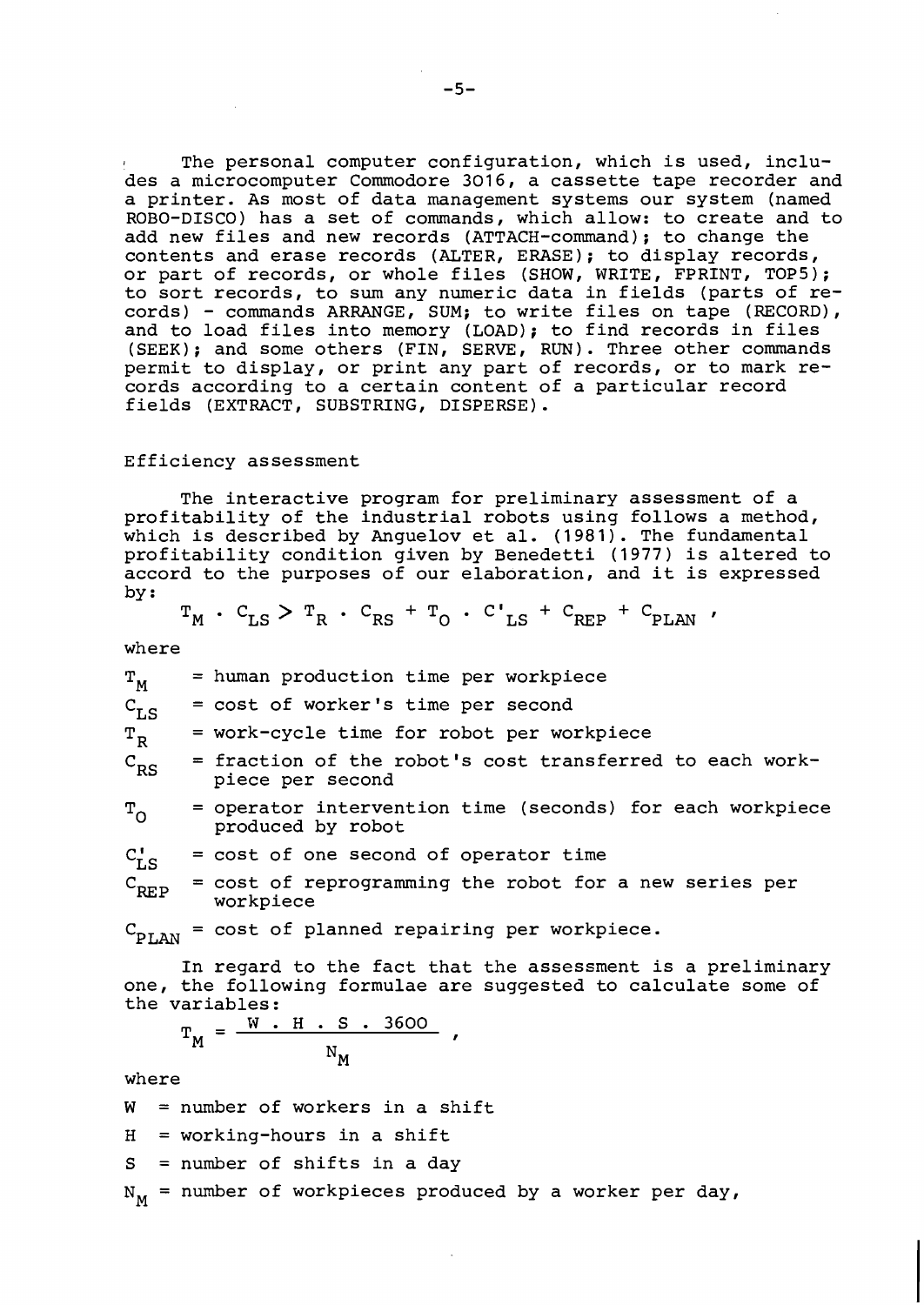$$
C_{LS} = \frac{B_W + S_A + S_S + S_C}{D + H + 3600}
$$

where

 $B_{\text{w}}$  = basic worker's salary per month  $S<sub>a</sub>$  = additions to worker's salary per month  $S_{s}$  = cost of monthly state and social insurances per worker  $S_{c}$  = cost of monthly social and cultural actions per worker  $D =$  number of work-days in a month,

$$
C_{RS} = \frac{R(1+k)(1+r)^{m}}{N_{h} \cdot 3600}
$$

where

 $R = price of robot$  $k = a$  coefficient in range of 0.3  $\div$  0.7  $r =$  rate of interest on bank borrow (if any)  $m = years$  for paying off the borrow  $N_h$  = total number of hours of the robot working (about 5 to 7 years).

The program asks its questions, computes values of variables and, if it is profitable to apply the robot on the workplace, les and, it it is profitable to apply the robot on the workpla<br>it continues, calculating the cut of the production costs per workpiece, as well as the single cut of the personnel replaced by the robot. The calculations are doing according to the following expressions:

$$
\Delta C = (T_M - T_O) \cdot C_{LS} - (T_R \cdot C_{RS} + C_{REP} + C_{PLAN})
$$
  
and  

$$
\Delta n = \frac{(T_M - T_O) \cdot V_R}{H \cdot S \cdot 3600}
$$
,

where

 $\lambda$ 

 $\Delta C$  = cut of production costs  $\Delta n$  = single cut of personnel

 $V_R$  = robot production quantity per day ( $V_p$  is assumed to be greater than  $N_M$  - the human production quantity per day).

All calculated results are displayed on the screen and may be printed if desired.

## Experimental Exploitation of the System

There are some proper workplaces in bulgarian automobile plant "Chavdar" in Botevgrad town, where arc welding, spot welding, painting and grinding robots are to be applied. Six of the

 $-6-$ 

 $\mathbf{r}$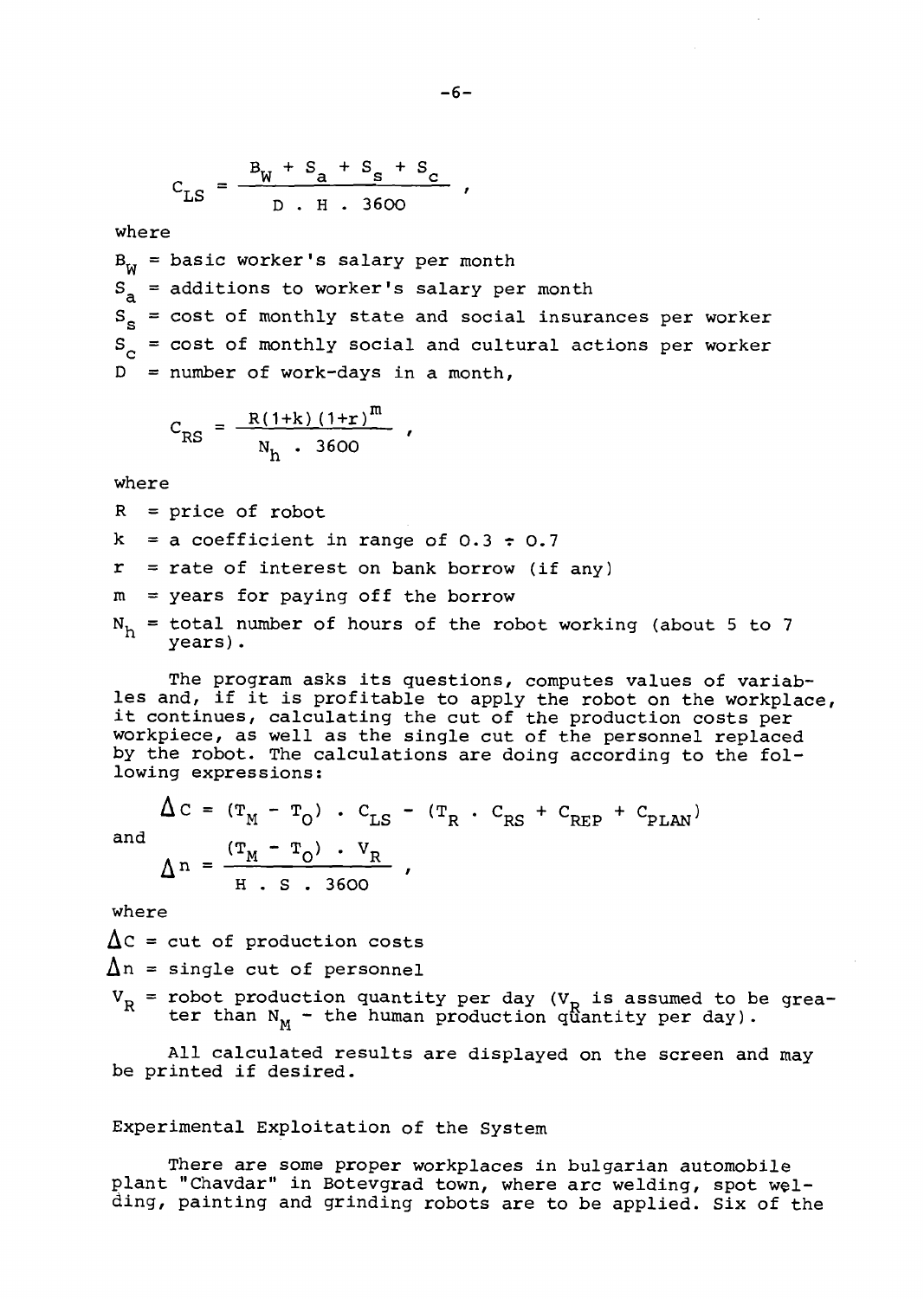workplaces were examined by means of **"ROBO-DISCO".** Here are some results.

 $\ddot{\phantom{a}}$ 

| Robot<br>model | Technologi-<br>cal opera-<br>tion | Basic<br>salary<br>of a<br>worker | Addi-<br>tions            | Num-<br>ber<br>оf<br>wor-<br>kers | Robot  Quan-<br>price tity<br>x1000<br>(leva) |                                             | $Cut$ of $pro-$<br>duction costs<br>(leva) | Single<br>cut of<br>person+<br>nel |
|----------------|-----------------------------------|-----------------------------------|---------------------------|-----------------------------------|-----------------------------------------------|---------------------------------------------|--------------------------------------------|------------------------------------|
|                |                                   | $\mathbf{B}_{\mathbf{W}}$         | $\mathbf{s}_{\mathtt{a}}$ | W                                 | $\mathbb{R}$                                  | $\mathsf{N}_{\mathbf{R}}^{\mathbf{-N_{M}}}$ | $\Delta c$                                 | $\Delta$ n                         |
|                | RB-210   coating                  | 250                               | 50                        | 1                                 | 20                                            | 245                                         | .05401                                     | .92                                |
|                | RB-210 painting                   | 350                               | 45                        | $\overline{2}$                    | 20                                            | 7                                           | 7.4727                                     | 1.91                               |
| <b>ASEA</b>    | qrinding                          | 220                               | 30 <sup>2</sup>           | 9                                 | 50                                            | 7                                           | 25.0592                                    | 8.80                               |
|                | RB-232 spot welding               | 160                               | 25                        | 4                                 | 80                                            | 28                                          | .80285                                     | 3.98                               |
|                | $RB-251 arc$ welding              | 280                               | 40                        | 5                                 | 60                                            | 7                                           | 15.2583                                    | 4.91                               |
|                | $RB-251$ arc welding              | 170                               | 30                        | 15                                | 60                                            | 300                                         | .83077                                     | 14.73                              |

 $\mathcal{A}^{\mathcal{A}}$ 

 $\mathcal{L}_{\text{eff}}$